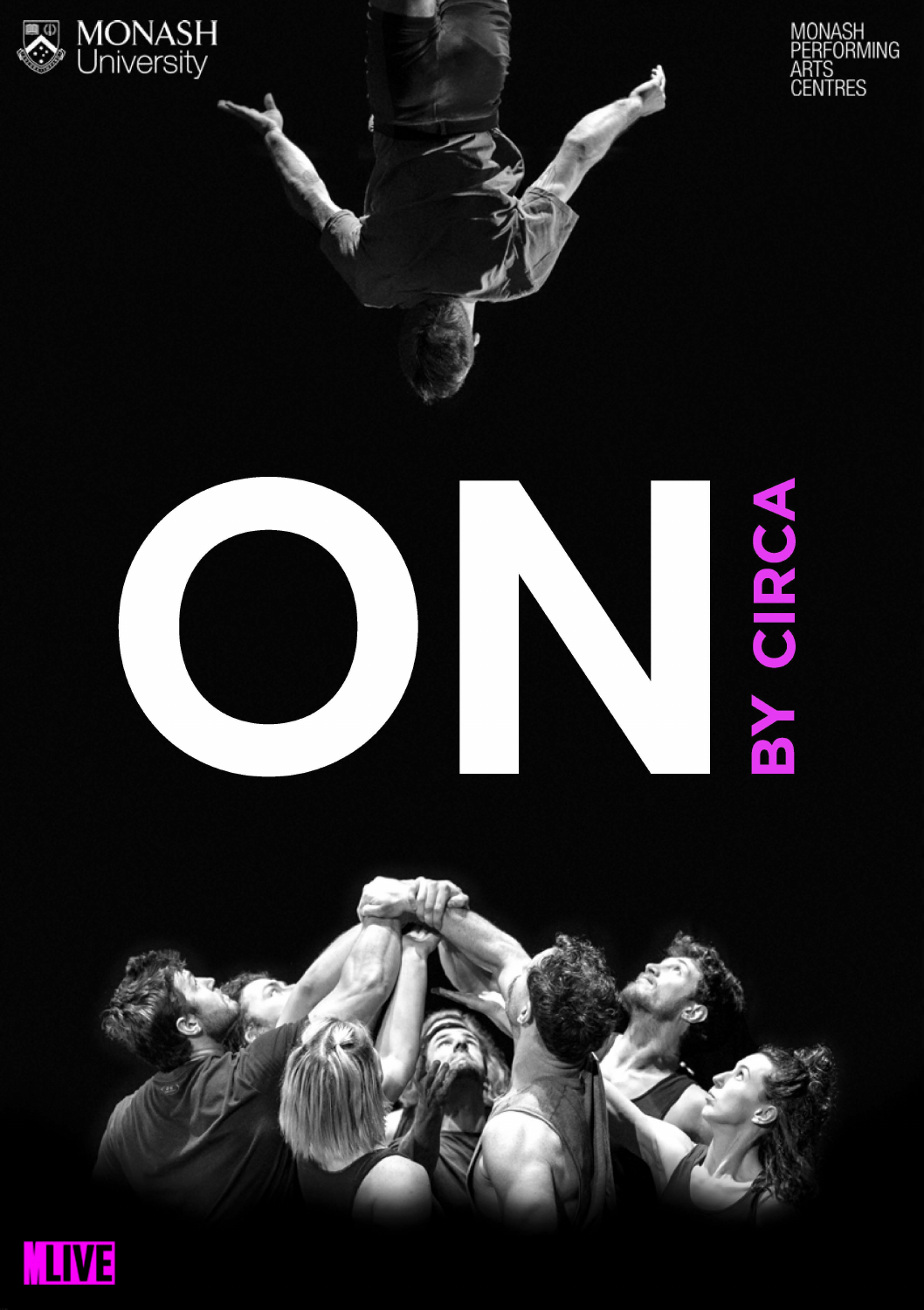**Commissioned by Monash University, Circa's newest work On by Circa explores physical connection, relationships and touch after a long period of social distancing. Artistic Director Yaron Lifschitz investigates the gift of weight that lies at the heart of acrobatics, the simple act of giving and accepting another's mass is transformed into a profound meditation about beauty, loss and trust.** 

**To achieve this alchemy, the stage elements are reduced to their most essential: eight extraordinary acrobats, a score by Melbourne composer Jethro Woodward and a striking lighting design by Paul Jackson. Layering complex acrobatic sequences with sharp moments of close up intimacy, the ensemble creates a stripped back circus that's uncompromisingly bold and unashamedly athletic.**

**Monash University Performing Arts Centres is a cultural expression of Monash University and creates art that is at the forefront of new Australian performance.**

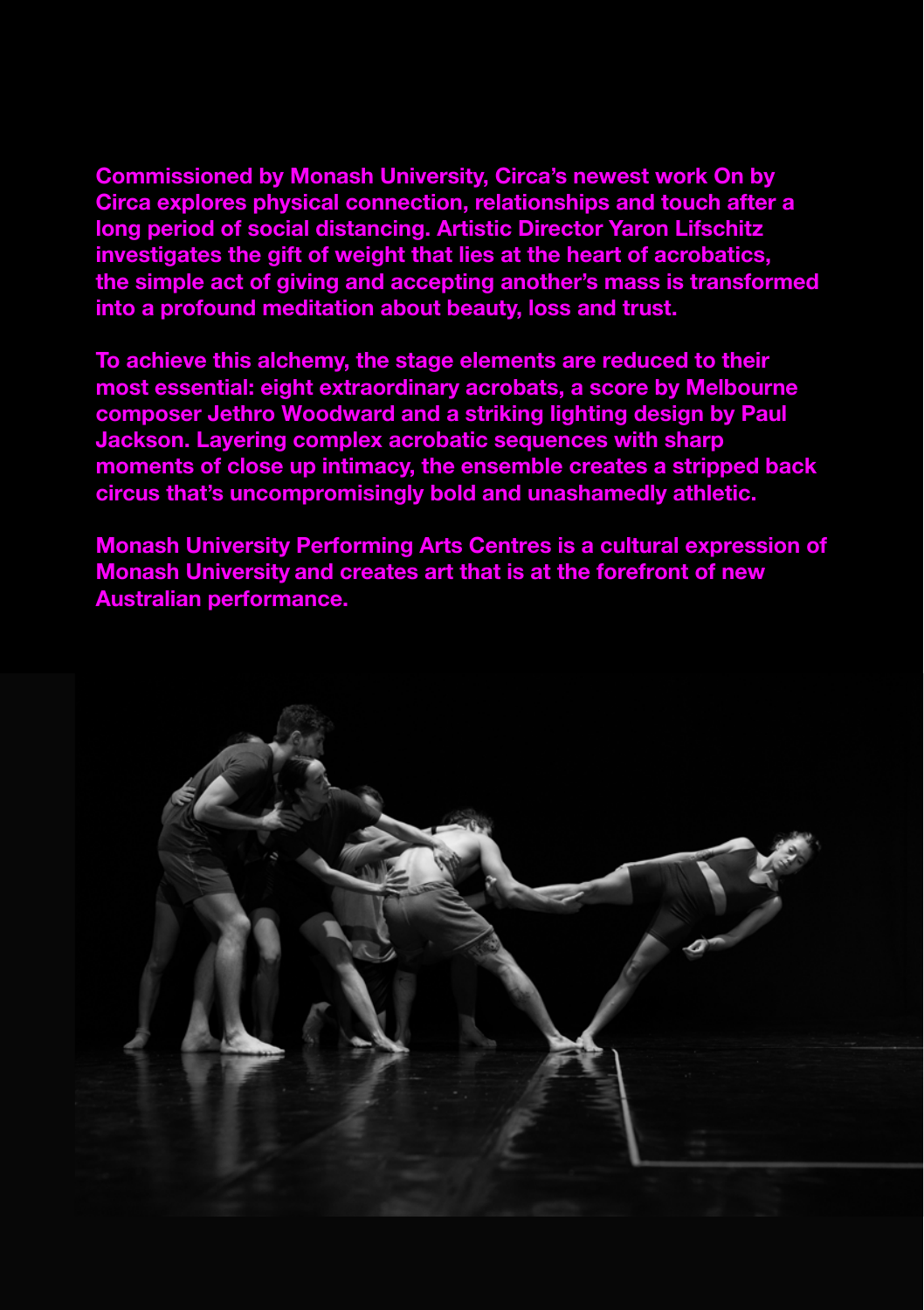## **Director's Note:**

*And it was always the stories that needed telling that gave us the rope we could cross any river with. They balanced us high above any crevasse…They made us be natural acrobats*. (Ali Smith)

Eight lives intersect across a rectangle (perhaps it is an apartment, a courtyard or maybe a sports arena). The dimensions change, the density of entanglement expands and contracts, the action happens inside or outside or simultaneously. But always there are moments of encounter.

The word encounter comes from the words *in* and *contra* - literally with and against. We meet adversaries, we fall in love, we connect, lose, love, long, grapple, hold on and sometimes, occasionally, are at peace.

I don't tell stories - I lack the gene that does that. But I create structures and spaces in which stories become possible. With our ensemble and creatives we have worked from two meanings of the word *on - to be raised with contact and to be ignited*. These two axes of encounter are in some sense vertical (rising up) and horizontal (running into). Shaped by these two dimensions, the stories of these eight lives emerge.

Many thanks to Paul, Tom and the Monash team for supporting this project through its multiple incarnations. I hope together we have made something moving, challenging and thrilling.

*So is love the secret of acrobatics? It is trust, yes: the desire to cross over into the other. The acrobat's body is his soul. Is the crossing vertiginous? Like every crossing. Useless to contemplate or fathom what separates: the abyss is always*  invented by our fear. We leap and there is grace. Acrobats know: do not look at *the separation. Have eyes, have bodies, only for there, for the other.* (Hélène Cixous)

### **Yaron Lifschitz**

Circa Artistic Director